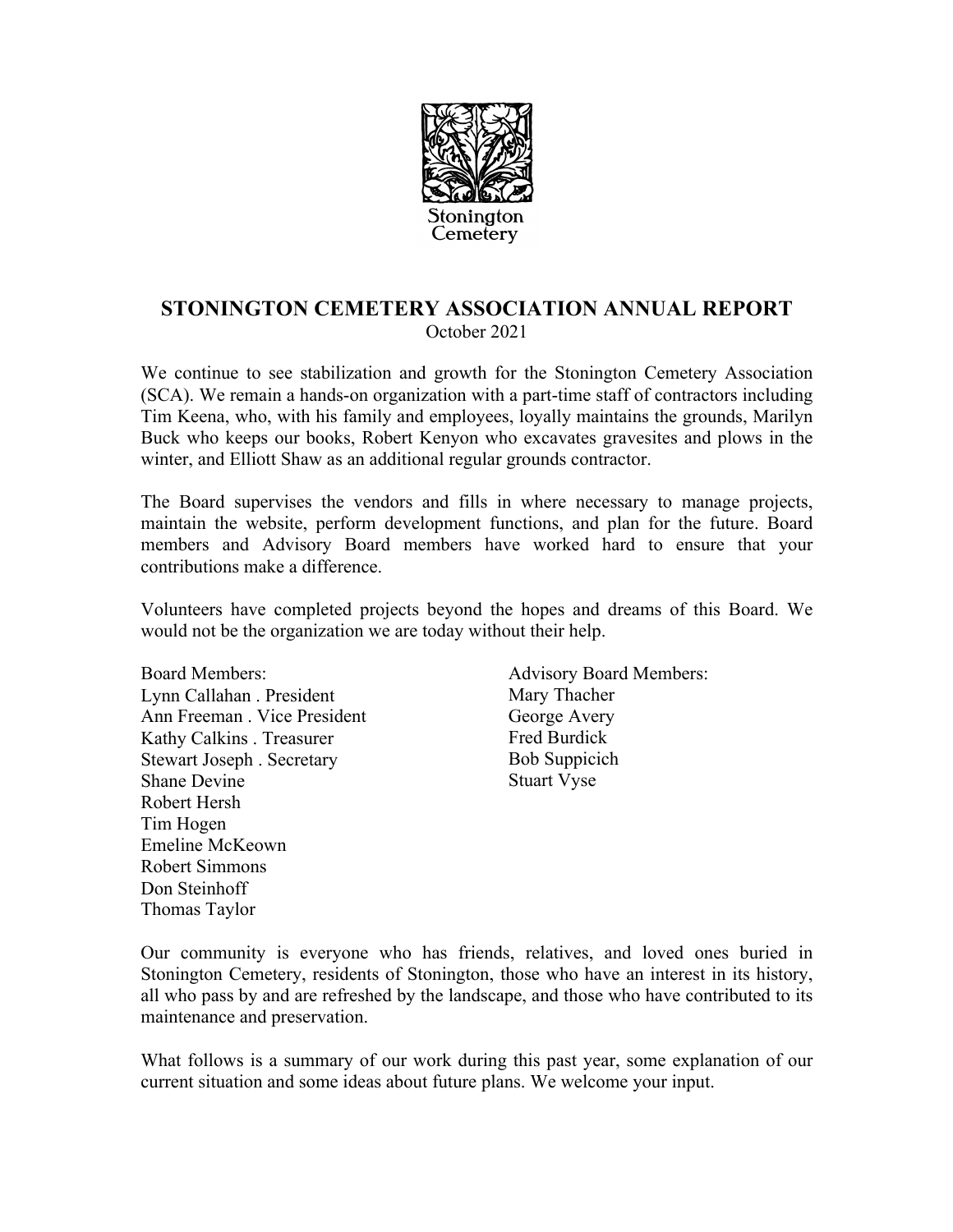## ! **Financial** !

The Board of Directors is happy to present a balanced budget for the fifth year in a row. We ended the fiscal year at the end of June with a surplus of over \$36,000. Much of the surplus comes from not paying for a cemetery superintendent. We will have to fill this position in the coming year. This has to be anticipated as a budget item for the future.

At the end of FY 2021 (June 30, 2021), the balance in the checking account was \$63,035. The savings account was closed last year to simplify bookkeeping. The Mystic Management Asset Fund was at \$363,976.36 (\$347.451.95 in funds + \$16,544.41 in cash). This number is in comparison to \$202,965 at the end of FY 2015-2016. There have been no withdrawals from this fund over the past several years. It has instead been growing. Details of our fund's investments are available upon request.

The annual budget this year is \$187,831– \$21,594 more than last year. To fund our projects we rely on sale of plots and burial income as well as donations. Grants help to a lesser extent. You helped us exceed our donation goal this past year and we are hoping for your energetic support this year again.

On the expense side, we estimate we'll pay about \$50,000 for landscaping and almost \$10,000 - \$12,000 for grave excavation. Although burials represent income, we don't receive the full amount of the fee, as we must pay Robert Kenyon for his services. Administrative expenses are bookkeeping (\$4,500), insurance (\$3,500), and printing and postage (\$4,500). This fiscal year we expect to spend \$80,000 for cemetery improvements. Some of this is for projects completed in FY2019-2020 but not billed until this fiscal year. These include expenses related to building improvements and expansion of burial areas.

Most of our income comes from the burial services, but this income is a bit unpredictable. We hope to raise \$105,000 this fiscal year. As plots sales comprise a significant portion of our annual income, the ability to offer plots in various locations in the cemetery is important. Scattered unsold plots have been located and added to the availability list. The project to open the West Grounds for burial will result in additional space and include sites with a different character.

The second highest income category is donations. In fiscal year 2021, we received a total of \$40,403 was received far exceeding our goal of \$30,000. Donations represented one forth of our operating expenses and as such are vital to funding cemetery operations. We are grateful for the generosity of our community.

Additional important monies are derived each year from grants. Although income from our investment fund is listed as income, we reinvest those gains rather than spend them.

The annual financial statement will be available later in the year and is being prepared by Hoyt, Filippetti & Malaghan of Westerly, RI. We are also paying the firm for an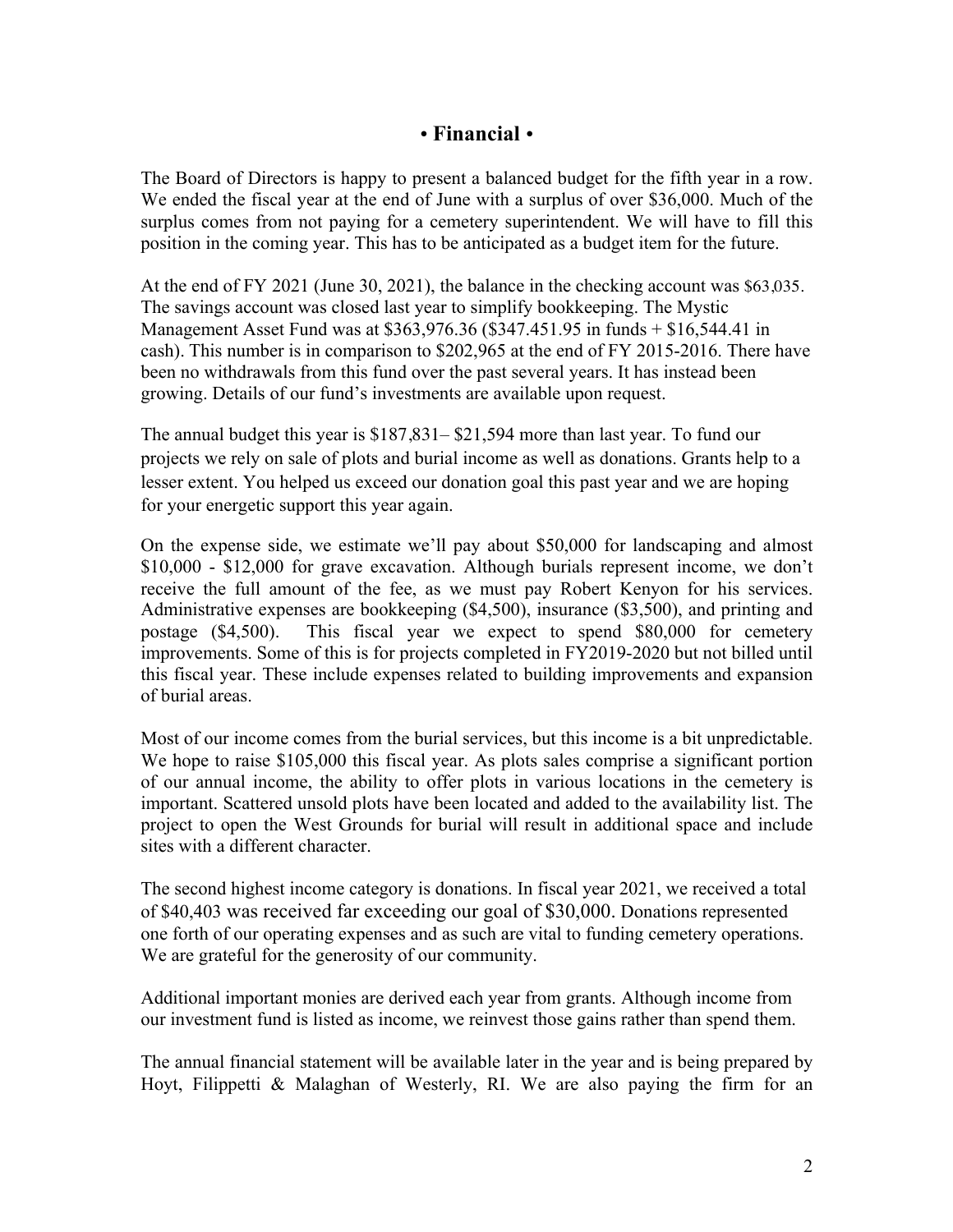engagement review – a closer look at our practices with a rewritten report and suggestions on improving our record keeping.

The FY 2020-2021 budget is attached at the end of this report.

#### **• Development •**

During the past fiscal year, \$40,403 was raised as a result of our two appeals. This represents a 25% increase over last year. We are grateful to our community for this support.

The actual number of donors has increased each year as well to 215 this year.

During the past year, the SCA received a grant for \$3,000 from the Town of Stonington to assist with grounds maintenance.

The Stonington Cemetery Association was realized through the generosity of interested community members with a vision for a public cemetery open to all serving both as a non-sectarian burial place and as an artistic landscape. We remind you that the same spirit is needed today if we are to continue to honor the gift of the original founders to this community.

## **• Grounds** •

The total number of plots sold was 23. There were 12 burials of cremated remains and 11 full burials. Tim Keena removed six trees. Thirty stumps were removed, the shavings removed and the areas were re-seeded. Ten headstones that were dangerously leaning were righted by Craig Czaja. Others were stabilized by Bob Suppicich and Elliott Shaw.

Most of the work on the grounds this year resulted in changes that turn out to be less visible after completion than before. Over six diseased trees were removed. Others were trimmed. In the spring, 35 unsightly stumps were ground, the resulting debris removed and the areas re-seeded. The total cost for stump removal work was about \$4,953. In at least one area, the removal of a stump means additional plots can be sold. All over this work has removed an appearance of neglect. We look forward to completing this overdue project during FY 2022.

Plot owners have made contributions to help pay for this type of grounds work which is both preventative – diseased trees endanger historic stones – and beautification. A donor helped us re-claim a messy area on Hyde Avenue near the Palmer Mausoleum and the Denison family plot. Several lilacs were installed and under planted with leucoethe and sweet woodruff dramatically improving that corner. Other donors have contributed to tree limbing and removal.

Tim Keena's firm continues to mow, trim and remove dead trees and fallen limbs and respond to emergencies such as fallen limbs blocking roadways or a skunk near the front gate. His team is generous with their time and attention. Elliott Shaw has been preparing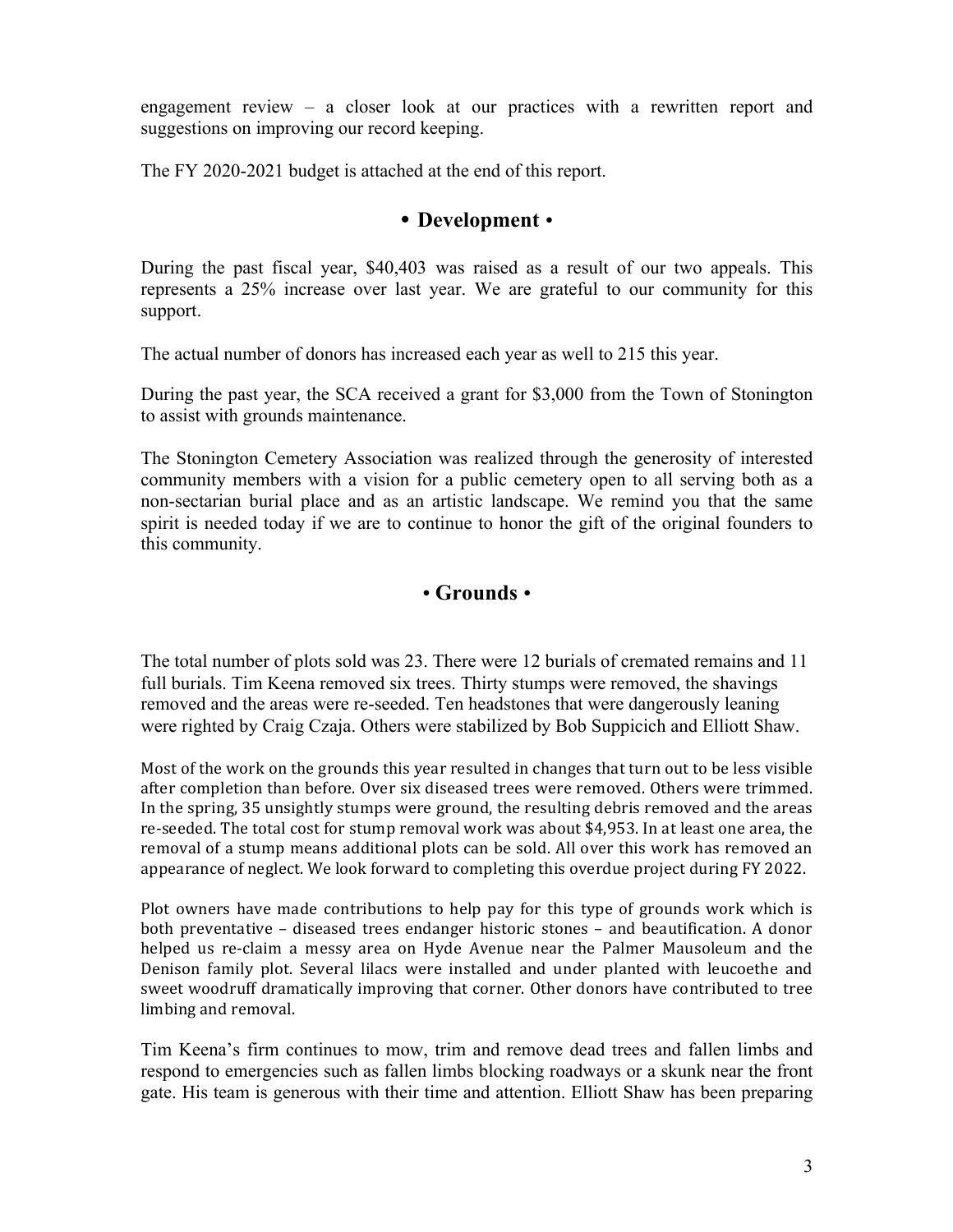and seeding in areas where stumps were removed, filling sunken burials, removing the many sticks and branches that our trees shed naturally. He planned and installed the lilac bed.

We spent almost \$49,000 in FY 2021 on our grounds. This is in addition to countless volunteer hours. Much of this expense was long overdue maintenance, but our 17 acres of historic cemetery grounds are expensive to maintain and the community must anticipate this large annual outlay.

Work to restore the two historic sheds will finally be completed this fall if good weather allows for painting. Last spring the outhouse was removed. Soon Pawcatuck Roofing will begin work re-siding two sides of the hearse house. Bob Wood will donate a fixed gate to match the existing Gene Anderson-built gate that will tie the two buildings together visually. The result will be a long awaited improvement in the appearance of the cemetery from Route 1.

After the annual meeting last year, the Board received the final survey and restoration estimates from GNCB, the firm that performed an engineering study of the Billings Mausoleum. This report was paid for through a grant from the State Office of Historic Preservation. GNCB concluded that this structure is in a perilous state and will collapse within several years if steps aren't taken to preserve the structure. Stabilization and restoration estimates for the exterior – excluding the stained glass – are in the  $$1,000,000$ range. 

In early spring, we obtained a quote from Cenaxo, an engineering firm recommended by GNCB who conducted the engineering survey of the Billings Mausoleum. Cenaxo prepared an estimate for temporary protective draping of the Mausoleum to prevent further water intrusion. Rain leaking through rotted gutters has rotted structural timbers and eroded the masonry. The estimates for the temporary protection were in the neighborhood of \$35,000 - \$53,000 depending on the extent of the project. Preservation and restoration would require a capital campaign. The reports are available on the website and upon request.

While much good work to improve the appearance of the grounds - repair of the iron fence, restoration of the maintenance buildings, and care for the headstones - has taken place during the last five years, our iconic landmark structure remains untended and will collapse without a major reconstruction effort.

During the past summer, Bob Suppicich has continued his work cleaning stones, offering directions and bits of history to visitors and urging the Board to move ahead with its work.

Work on the West Grounds plan slowed this summer. We had hoped to have a plan to share with you at this meeting, but didn't meet this goal.

# ! **Record Keeping** !

An important responsibility of the Board is record keeping. We currently have over 4,700 known burials on our property including the earliest burials from the mid-18<sup>th</sup> century. Records are scattered and include original volumes from the time of incorporation in 1849 (now stored at the Woolworth Library) to the more recent XL database first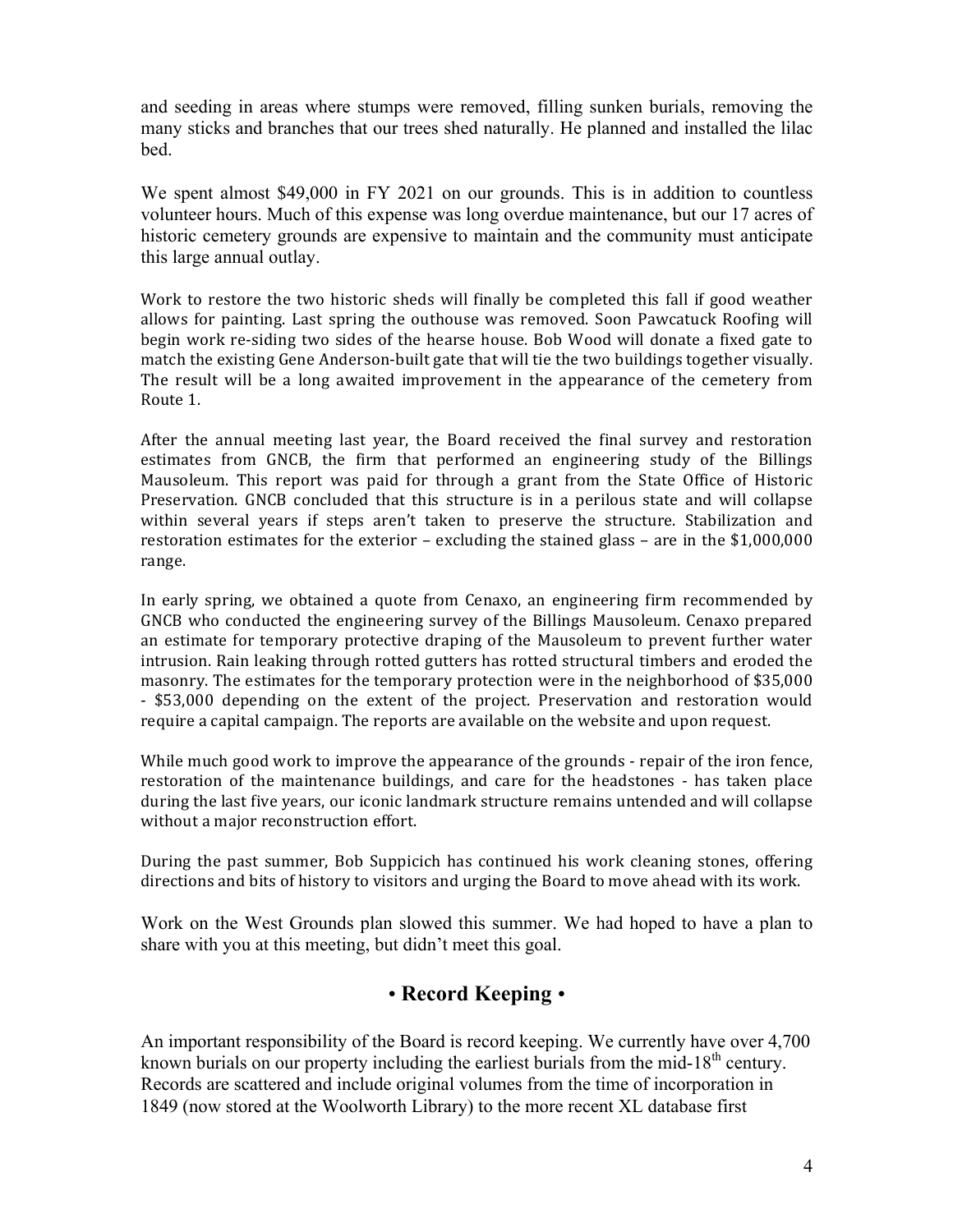compiled in 2016-18 by Joanna Case and Judy Hicks. In between are card files, notebooks and old and new maps.

It has been a goal of this Board for several years to store all this information in a central digital location. Gmail Drive isn't sufficient. Recent advances in cemetery software programming have brought down the cost of these cemetery management systems. They are now cloud-based making remote access possible.

This summer we signed a contract with Cemsites to put as much of our burial data as possible into a custom built online program. All known burials will be points in a digital filing system. In addition to basic information – recorded dates of birth and death, epitaph, location, veteran status, etc. – we will be able to store plot sale information, obituaries, family history, photos. Recent records remain almost as scattered as the older ones.

The implementation effort has taken many hours of preparation on our part – largely through the efforts of Ann Freeman who has combed through records from the last century and Kathy Calkins who has prepared our XL database to merge with the Cemsites program.

Once this new system is live, it will require many additional hours to proof the work and to enter additional information. We are applying for assistance through a Charles B. Allyn Foundation grant.

An important part of record keeping, especially as we look into the future, will be careful numbering of new burial areas. We have hired Czaja Brothers, a cemetery services firm, to carefully grid and number our newer burial areas. Each plot will have a numbered metal pin. This work is will cost upwards of \$5,000 in the first phases, but is vital to organized sales and burials.

#### ! **Website & Communications** !

The website continues to be useful for people – mostly outside the community – for assistance with plot location. Often the burials being searched for aren't located in our cemetery, but we have been able to act as a referral organization. The Gmail account has contributed to better service and improved customer relations and has made sales and burial arrangements easier. The number of FaceBook members is growing. Brochures at the entry gate are useful for first-time visitors. The sixth edition of the annual Tombstone Chronicles newsletter will be mailed in late November.

A recent subscription to Constant Contact will help us to reach out to our membership.

# ! **Checklist of Projects** !

We continue to include this checklist of projects and needs that the Board assembled in 2016. We have made progress each year since and reported on it. It seems like a good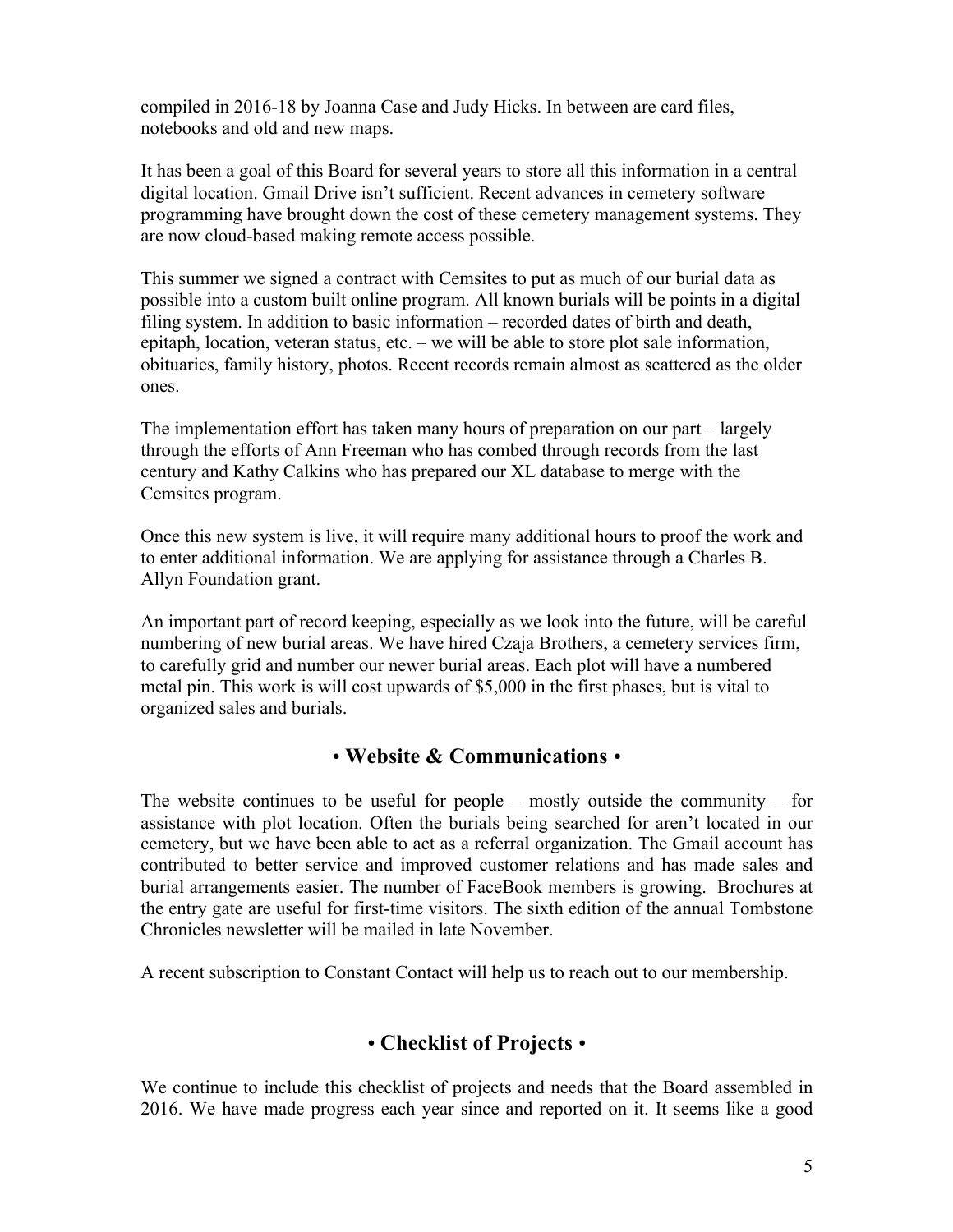idea to keep a list in front of the community (and the Board) as a yardstick for what we've accomplished and checklist for what remains to be accomplished.

- A rainy day fund to cover unanticipated maintenance expenses. *2021: We feel that we ended this year with sufficient funds to cover an imaginable emergency.*
- A plan of development and the capital campaign required to prepare the West Grounds for burials. *2021: We await final drawings from Reed-Hildebrand. A ground probing radar firm, CorBuilt LLC conducted a survey of areas in the West Grounds to determine where there is ledge and where we will be able to plan burial areas.*
- Funding to re-build our endowment. *2021: The fund has increased by over \$160,000 since 2016.*
- Purchase of a cemetery mapping and record keeping software system to efficiently and accurately manage recent purchases and burials as well as to provide a platform for historic burial information that interested parties can access to research their family histories. *2021: Implementation is in progress.*
- Planning and fund raising to preserve important cemetery buildings & monuments: the Billings Mausoleum, the Phelps Mausoleum, the Atwood Colonnade, the Receiving Chapel, the CP Williams monument, and the work sheds. *2021: GNCB survey and cost estimates will be a first step in the preservation of the largest structure on the grounds – the Billings Mausoleum. Restoration of the wood buildings is complete. Other structures aren't in need of immediate repair.*
- Upkeep for all stones and monuments and the fence. *2021: Stone repair and righting is ongoing. The problem currently has less to do with funding than in finding competent repair firms. We will replace the granite ball missing from the right column of the front gate this fall from funds at hand.*
- Various smaller projects including signage for the West Grounds, new "street" signs, rubbish cans, professional attention to trees  $\&$  shrubs including maintenance  $\&$  new plantings. *2021: Smaller beautification projects are underway – some paid for from funds at hand and some by donors.*
- A Strategic Plan is added to our list of tasks. We hoped to have one by the end of last summer, but much of Board effort was directed toward administrative work - the chores that keep us profitable. We would welcome a hand from a community member!

We embrace the participation of individuals wanting to assist us. We have a need for all sorts of help – from work on the grounds to research to data management. Please don't hesitate to volunteer your service. You may be able to fill a need we haven't recognized or articulated.

Respectfully, Lynn Callahan